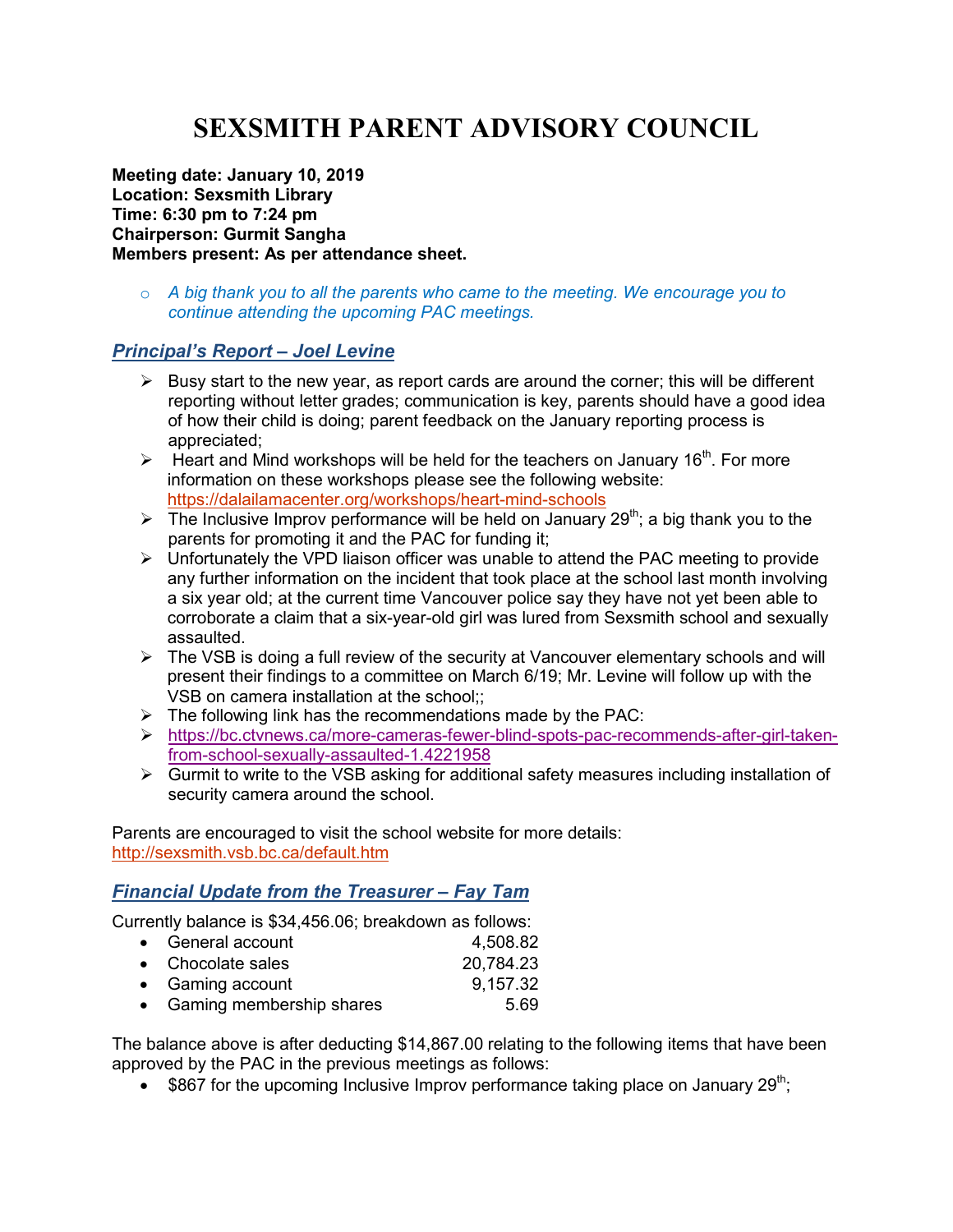- \$12,000 for the purchase of new technology for the school; three MacBook Air to complete cart; ten laptops/desktops for students in classrooms; charging cases for refurbished laptops, this request is capped at \$12K;
- \$2,000 towards the installation costs for the metal sculpture, request capped at \$2K.

The December 2018 chocolate sales fundraiser netted \$5,136.52. Total funds collected of \$12,168.85; cost of chocolates and prizes \$7,032.33. Prizes included a digital waterproof 4K sports and helmet camera and a \$100 Lego gift card. The \$5,136.52 is included in the total amount reported for the chocolate sales above.

Gurmit put forth a motion to approve \$500 as per request made by Mr. Levine to subsidize transportation costs for students in division 9/10 for a field trip to Grouse Mountain – seconded by Kavita and Angela, unanimous consent by PAC.

Gurmit put forth a motion to approve a scholarship for \$500 given to a Churchill graduate who was is a Sexsmith alumnus, seconded by Fay, unanimous consent by PAC.

# *Hot Lunch Program – Stan Tam*

The first hot lunch of the new year took place this past Wednesday; at Friday's hot lunch the barbeque chicken pizza was a big hit with the students with double the orders compared to the ham & pineapple pizza.

Estimated net revenue from hot lunch sales are anticipated to exceed \$20K by the end of this school term. Thank you to all the parents volunteering with hot lunch. We are always looking for hot lunch volunteers; if you are interested please contact Stan Tam or send an email to **sexsmithvolunteers@gmail.com**).

Parents are encouraged to provide suggestions at future PAC meetings however there is an expectation for parents to assist in carrying out their suggestions.

# *Upcoming School Events*

Lunar New Year celebration will take place on February  $12<sup>th</sup>$ ; please sign up to volunteer. The teachers will be served lunch. Stan has everything organized for this event.

### *Fundraising Discussions*

The gift card fundraiser was rolled out before Christmas. Thanks to Angela for taking this on. Parents are encouraged to sign up and place orders from this website as the school gets at least 2% of the value of the gift card purchased. Mr. Levine will include the link in future school newsletters as a reminder for parents interested in purchasing gift cards. Here is the link:

https://www.fundscrip.com/support-a-group/2CBHHR

### *Volunteer Coordinator – Chris*

The volunteer email is (**sexsmithvolunteers@gmail.com**). Anyone wishing to volunteer can email Chris to let her know which events they would like to volunteer for. In the near future a calendar will be posted on the school website each month showing what activities are coming up where volunteers will be needed.